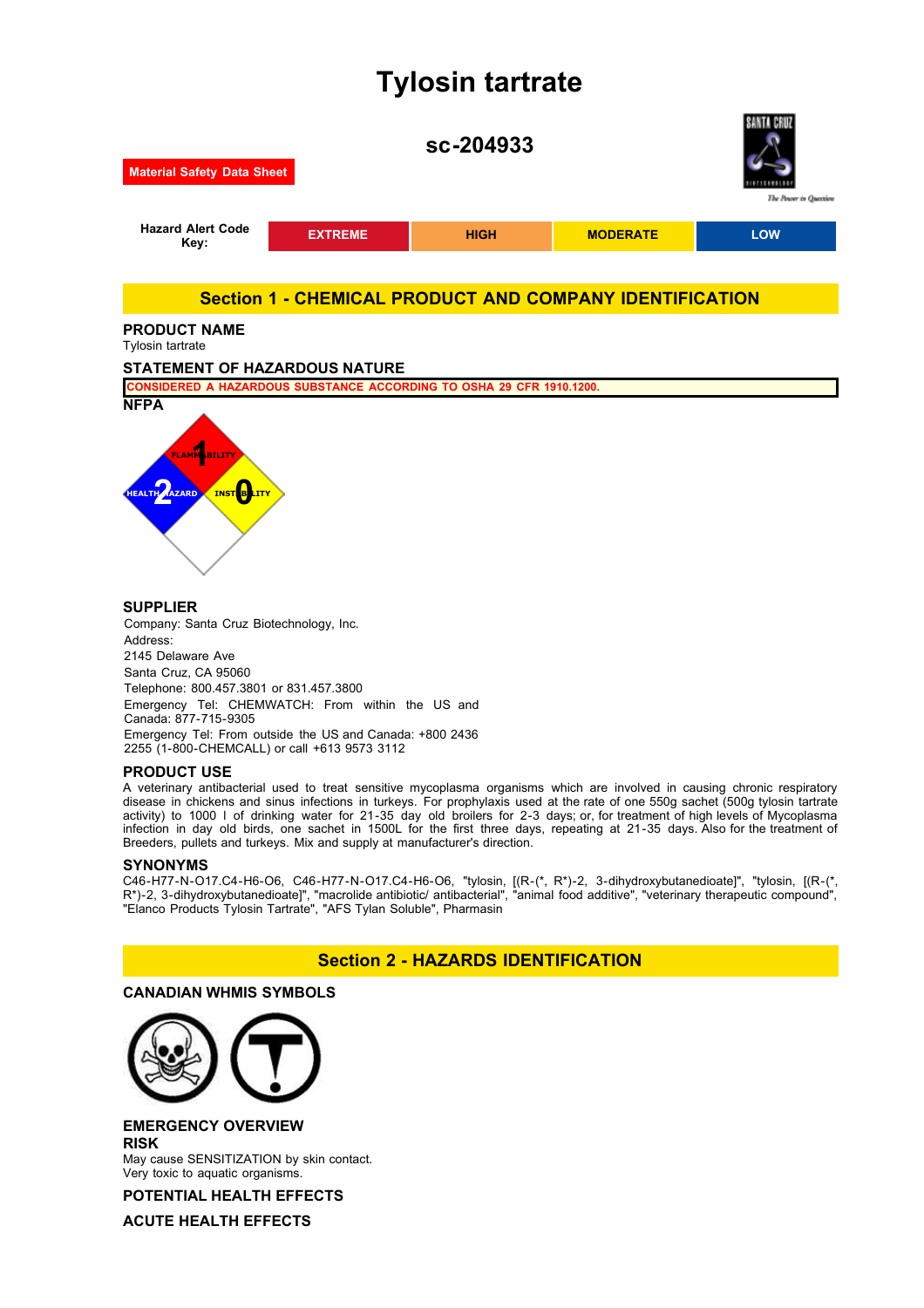#### **SWALLOWED**

■ Accidental ingestion of the material may be damaging to the health of the individual.

■ Macrolides comprise a large group of antibiotics derived from Streptomyces spp. having in common a macrocyclic lactone ring to which one or more sugars are attached. They are all weak bases. The most common side effect produced by the family of macrolide antibiotics is gastrointestinal discomfort. Supra-infections may occur although these are rare. Several macrolides produced allergic sensitization but, again, these are rare. Symptoms include watery eyes, shortness of breath, nasal congestion, choking, coughing and wheezing. Allergic skin reactions have also occurred. Exposure to at least one member of the family, erythromycin, at high concentrations, has produced reversible deafness (ototoxicity). Systemic reactions including fever, rash, and lymph-node pain or swelling have been produced by the avermectin group. Ivermectin has produced ataxia (incoordination), lethargy, bradypnea (slowed breathing), vomiting, mydriasis (dilated pupils), sedation, tremors and death in animals. The avermectin group (anthelmintics, insecticides and acaricides) mediate the transmission of gamma-butyric acid (GABA), an inhibitory neurotransmitter, in mammals thus causing paralysis. Hepatotoxic effects with transient disturbances and jaundice have resulted from the use of oleandomycin. Transient alterations in heart rate/ rhythm have also been produced by several members of the family (notably tilmicosin). Heart muscle degeneration, characterized by small areas of cell death have also been reported in animals exposed to tilmicosin. Cross-resistance is often observed between the macrolide, lincosamide and streptogramin group of antibiotics.

■ Salts of tartaric acid (including Rochelle salt and Seidlitz powder) and the acid itself have all produced serious poisonings or fatalities in man. Gastrointestinal symptoms are marked and include violent vomiting, diarrhea, abdominal pain and thirst followed by cardiovascular collapse and/or kidney failure.

#### **EYE**

■ Although the material is not thought to be an irritant, direct contact with the eye may cause transient discomfort characterized by tearing or conjunctival redness (as with windburn). Slight abrasive damage may also result. The material may produce foreign body irritation in certain individuals.

#### **SKIN**

■ The material is not thought to produce adverse health effects or skin irritation following contact (as classified using animal models). Nevertheless, good hygiene practice requires that exposure be kept to a minimum and that suitable gloves be used in an occupational setting.

■ Open cuts, abraded or irritated skin should not be exposed to this material.

■ Entry into the blood-stream, through, for example, cuts, abrasions or lesions, may produce systemic injury with harmful effects. Examine the skin prior to the use of the material and ensure that any external damage is suitably protected.

#### **INHALED**

■ The material is not thought to produce either adverse health effects or irritation of the respiratory tract following inhalation (as classified using animal models). Nevertheless, adverse effects have been produced following exposure of animals by at least one other route and good hygiene practice requires that exposure be kept to a minimum and that suitable control measures be used in an occupational setting.

■ Persons with impaired respiratory function, airway diseases and conditions such as emphysema or chronic bronchitis, may incur further disability if excessive concentrations of particulate are inhaled.

#### **CHRONIC HEALTH EFFECTS**

■ Skin contact with the material is more likely to cause a sensitization reaction in some persons compared to the general population.

Limited evidence suggests that repeated or long-term occupational exposure may produce cumulative health effects involving organs or biochemical systems.

There is some evidence that inhaling this product is more likely to cause a sensitization reaction in some persons compared to the general population.

Long term exposure to high dust concentrations may cause changes in lung function i.e. pneumoconiosis; caused by particles less than 0.5 micron penetrating and remaining in the lung. Prime symptom is breathlessness; lung shadows show on X-ray.

Exposure to small quantities may induce hypersensitivity reactions characterized by acute bronchospasm, hives (urticaria), deep dermal wheals (angioneurotic edema), running nose (rhinitis) and blurred vision . Anaphylactic shock and skin rash (nonthrombocytopenic purpura) may occur. An individual may be predisposed to such anti-body mediated reaction if other chemical agents have caused prior sensitization (cross-sensitivity).

Respiratory sensitization may result in allergic/asthma like responses; from coughing and minor breathing difficulties to bronchitis with wheezing, gasping.

Tylosin is mutagenic in one mammalian test system. Test in bacterial cell and other mammalian cells did not produce mutagenicity.

# **Section 3 - COMPOSITION / INFORMATION ON INGREDIENTS**

#### **HAZARD RATINGS**



# **Section 4 - FIRST AID MEASURES**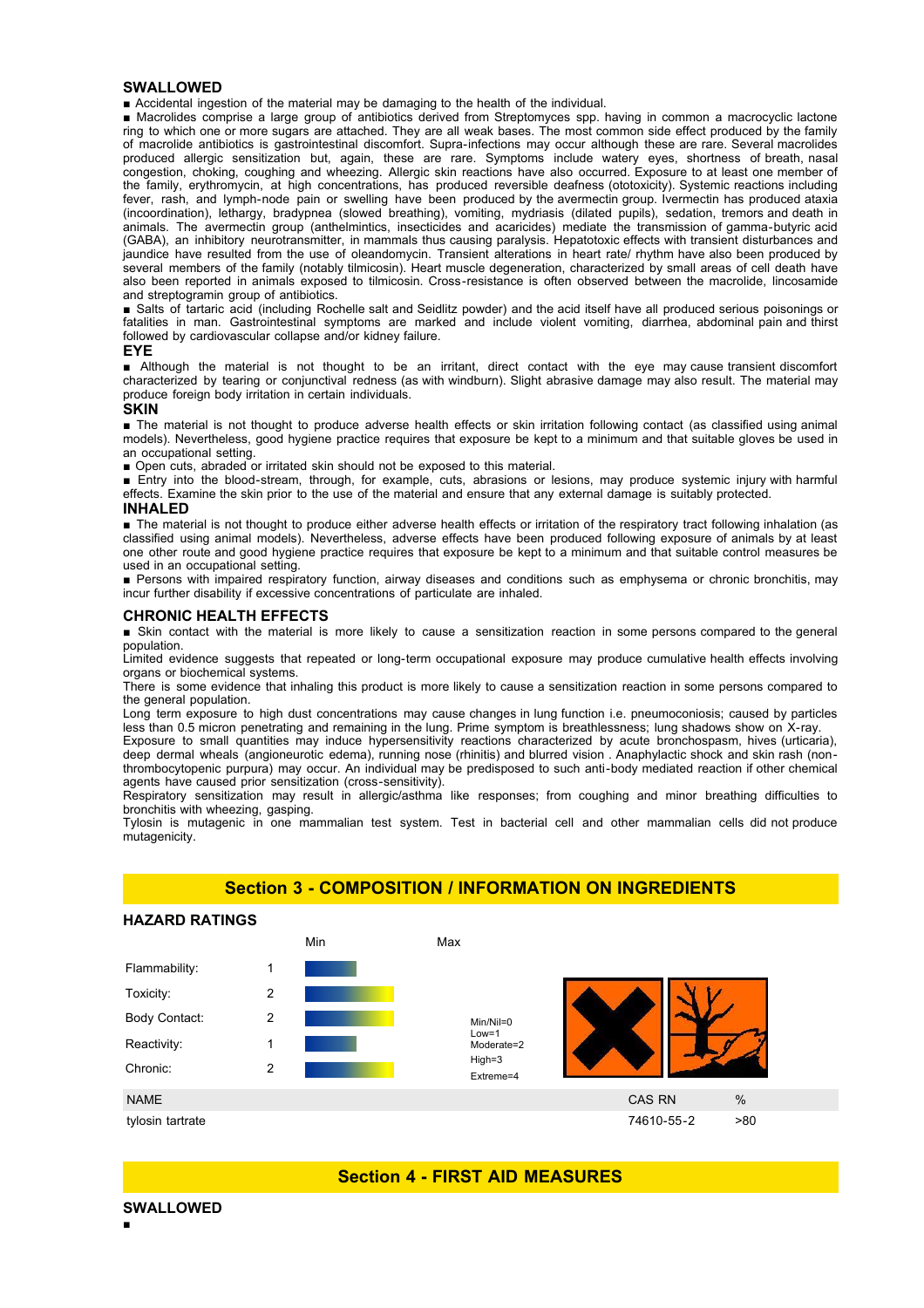- If swallowed do NOT induce vomiting.
- If vomiting occurs, lean patient forward or place on left side (head-down position, if possible) to maintain open airway and prevent aspiration.
- Observe the patient carefully.
- Never give liquid to a person showing signs of being sleepy or with reduced awareness; i.e. becoming unconscious.
- Give water to rinse out mouth, then provide liquid slowly and as much as casualty can comfortably drink.
- Seek medical advice.

**EYE**

- If this product comes in contact with the eyes:
- Wash out immediately with fresh running water.
- Ensure complete irrigation of the eye by keeping eyelids apart and away from eye and moving the eyelids by occasionally lifting the upper and lower lids.
- If pain persists or recurs seek medical attention.
- Removal of contact lenses after an eye injury should only be undertaken by skilled personnel.

**SKIN**

- If skin contact occurs:
- Immediately remove all contaminated clothing, including footwear
- Flush skin and hair with running water (and soap if available).
- Seek medical attention in event of irritation.

# **INHALED**

- ■
- If dust is inhaled, remove from contaminated area.
- Encourage patient to blow nose to ensure clear passage of breathing.
- If irritation or discomfort persists seek medical attention.

# **NOTES TO PHYSICIAN**

■ Treat symptomatically.

# **Section 5 - FIRE FIGHTING MEASURES**

| <b>Negligible</b> |
|-------------------|
| Not available.    |
| Not available     |
| Not available     |
|                   |

# **EXTINGUISHING MEDIA**

- ■
- Water spray or fog.
- Foam.  $\bullet$
- Dry chemical powder.
- BCF (where regulations permit).
- Carbon dioxide.

## **FIRE FIGHTING**

- ■
- Alert Emergency Responders and tell them location and nature of hazard.  $\bullet$
- Wear breathing apparatus plus protective gloves.  $\bullet$
- Prevent, by any means available, spillage from entering drains or water course.
- Use water delivered as a fine spray to control fire and cool adjacent area.
- DO NOT approach containers suspected to be hot.
- Cool fire exposed containers with water spray from a protected location.
- If safe to do so, remove containers from path of fire.
- Equipment should be thoroughly decontaminated after use.

# **GENERAL FIRE HAZARDS/HAZARDOUS COMBUSTIBLE PRODUCTS**

- ■
- Combustible solid which burns but propagates flame with difficulty.
- Avoid generating dust, particularly clouds of dust in a confined or unventilated space as dusts may form an explosive mixture with air, and any source of ignition, i.e. flame or spark, will cause fire or explosion. Dust clouds generated by the fine grinding of the solid are a particular hazard; accumulations of fine dust may burn rapidly and fiercely if ignited.
- Dry dust can be charged electrostatically by turbulence, pneumatic transport, pouring, in exhaust ducts and during transport.
- Build-up of electrostatic charge may be prevented by bonding and grounding.
- Powder handling equipment such as dust collectors, dryers and mills may require additional protection measures such as explosion venting.

Combustion products include: carbon monoxide (CO), carbon dioxide (CO2), nitrogen oxides (NOx), other pyrolysis products typical of burning organic material.

# **FIRE INCOMPATIBILITY**

■ Avoid contamination with oxidizing agents i.e. nitrates, oxidizing acids,chlorine bleaches, pool chlorine etc. as ignition may result.

# **PERSONAL PROTECTION**

Glasses: Safety Glasses. Chemical goggles. Gloves: Respirator: **Particulate**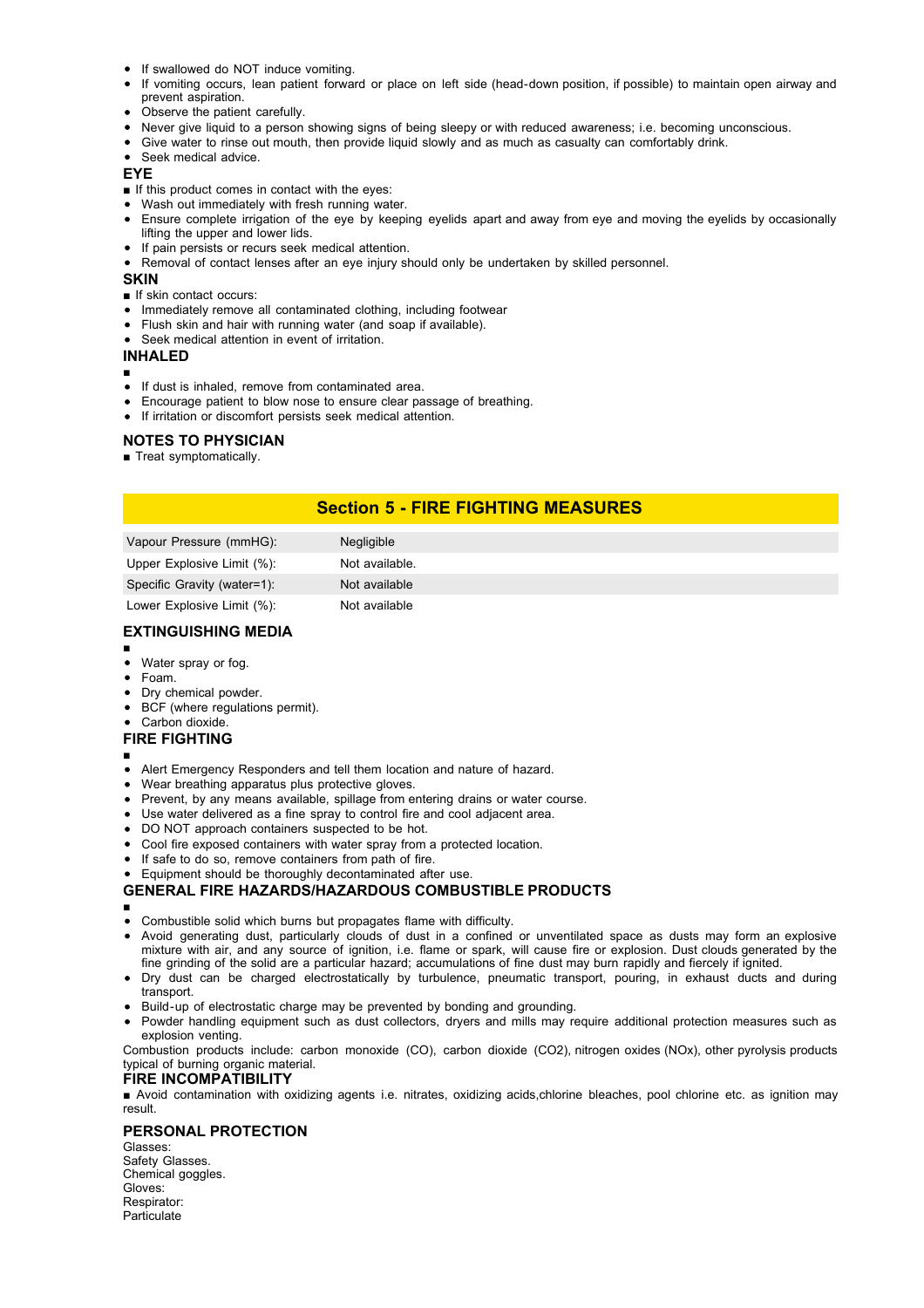# **Section 6 - ACCIDENTAL RELEASE MEASURES**

# MINOR SPILLS

- Environmental hazard contain spillage.
- Clean up waste regularly and abnormal spills immediately.
- Avoid breathing dust and contact with skin and eyes.
- Wear protective clothing, gloves, safety glasses and dust respirator.
- Use dry clean up procedures and avoid generating dust.
- Vacuum up or sweep up. NOTE: Vacuum cleaner must be fitted with an exhaust micro filter (HEPA type) (consider explosion-proof machines designed to be grounded during storage and use).
- Dampen with water to prevent dusting before sweeping.
- Place in suitable containers for disposal.

MAJOR SPILLS

■ Environmental hazard - contain spillage.

- Moderate hazard.
- CAUTION: Advise personnel in area.
- Alert Emergency Responders and tell them location and nature of hazard.
- Control personal contact by wearing protective clothing.
- Prevent, by any means available, spillage from entering drains or water courses.
- Recover product wherever possible.
- IF DRY: Use dry clean up procedures and avoid generating dust. Collect residues and place in sealed plastic bags or other containers for disposal. IF WET: Vacuum/shovel up and place in labelled containers for disposal.
- ALWAYS: Wash area down with large amounts of water and prevent runoff into drains.
- If contamination of drains or waterways occurs, advise emergency services.

#### **PROTECTIVE ACTIONS FOR SPILL**

### PROTECTIVE ACTION ZONE



#### **FOOTNOTES**

1 PROTECTIVE ACTION ZONE is defined as the area in which people are at risk of harmful exposure. This zone assumes that random changes in wind<br>direction confines the vapour plume to an area within 30 degrees on either side

distance equal to the downwind protective action distance. 2 PROTECTIVE ACTIONS should be initiated to the extent possible, beginning with those closest to the spill and working away from the site in the downwind direction. Within the protective action zone a level of vapour concentration may exist resulting in nearly all unprotected persons becoming incapacitated and

unable to take protective action and/or incurring serious or irreversible health effects.<br>3 INITIAL ISOLATION ZONE is determined as an area, including upwind of the incident, within which a high probability of localised wi nearly all persons without appropriate protection to life-threatening concentrations of the material.<br>4 SMALL SPILLS involve a leaking package of 200 litres (55 US gallons) or less, such as a drum (jerrican or bo

leaking less than 200 litres and compressed gas leaking from a small cylinder are also considered "small spills". LARGE SPILLS involve many small leaking packages or a leaking package of greater than 200 litres, such as a cargo tank, portable tank or a "one-tonne" compressed gas cylinder.<br>5 Guide 171 is taken from the US DOT emergency response guide book.<br>6 IERG information

# **ACUTE EXPOSURE GUIDELINE LEVELS (AEGL) (in ppm)**

AEGL 1: The airborne concentration of a substance above which it is predicted that the general population, including susceptible individuals, could experience notable discomfort, irritation, or certain asymptomatic nonsensory effects. However, the effects are not disabling and are transient and reversible upon cessation of exposure. AEGL 2: The airborne concentration of a substance above which it is predicted that the general population, including susceptible individuals, could experience irreversible or other serious, long-lasting adverse health effects or an impaired ability to escape. AEGL  $3\overline{1}$ . The airborne concentration of a substance above which it is predicted that the general population, including susceptible individuals, could experience life-threatening health effects or death.

# **Section 7 - HANDLING AND STORAGE**

# **PROCEDURE FOR HANDLING**

■

Avoid all personal contact, including inhalation.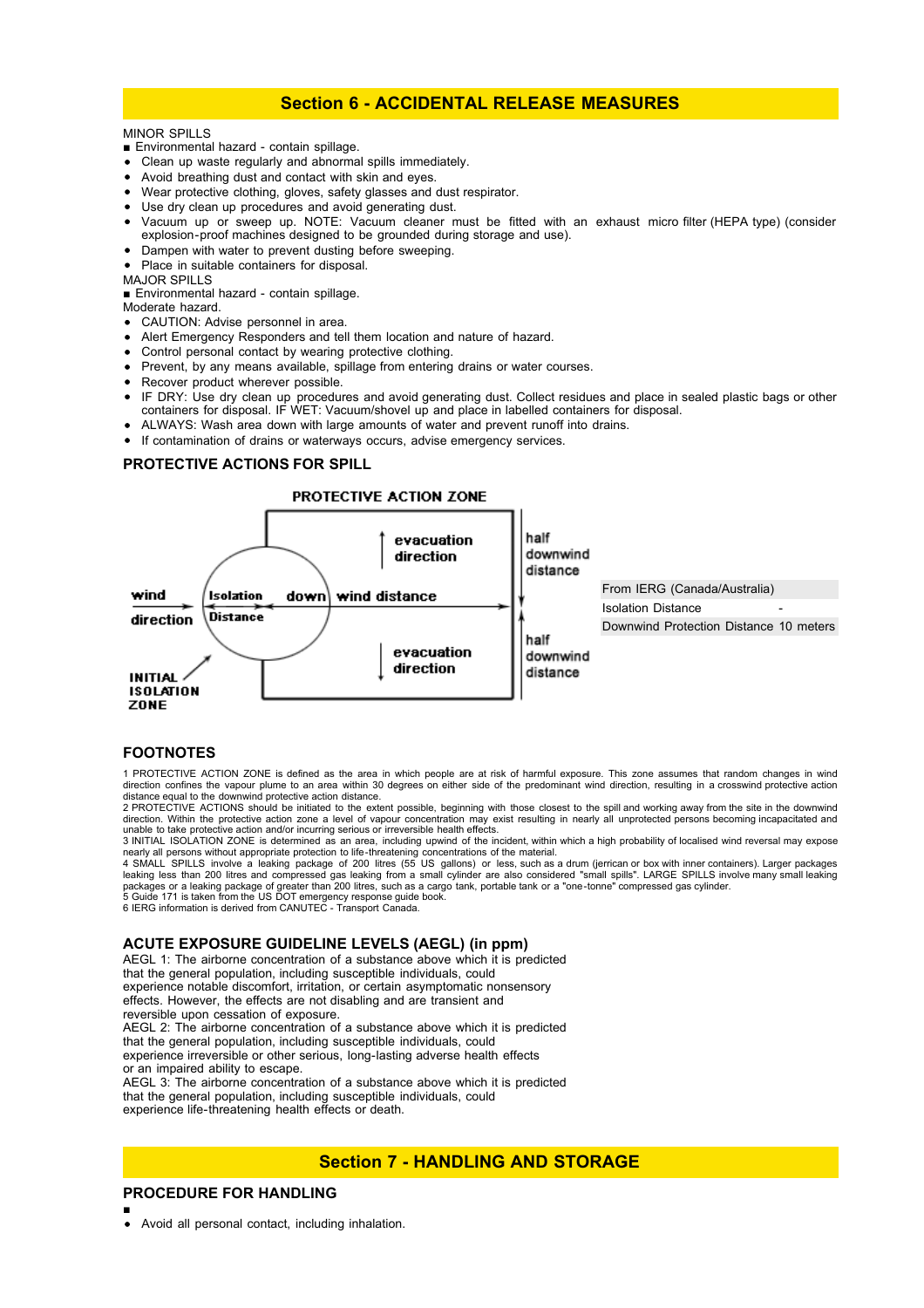- Wear protective clothing when risk of exposure occurs.
- Use in a well-ventilated area.
- Prevent concentration in hollows and sumps.
- DO NOT enter confined spaces until atmosphere has been checked.
- DO NOT allow material to contact humans, exposed food or food utensils.
- Avoid contact with incompatible materials.
- When handling, DO NOT eat, drink or smoke.
- Keep containers securely sealed when not in use.
- Avoid physical damage to containers.
- Always wash hands with soap and water after handling.
- Work clothes should be laundered separately.
- Launder contaminated clothing before re-use.
- Use good occupational work practice.
- Observe manufacturer's storing and handling recommendations.
- Atmosphere should be regularly checked against established exposure standards to ensure safe working conditions are maintained.

Empty containers may contain residual dust which has the potential to accumulate following settling. Such dusts may explode in the presence of an appropriate ignition source.

- Do NOT cut, drill, grind or weld such containers
- In addition ensure such activity is not performed near full, partially empty or empty containers without appropriate workplace safety authorisation or permit.

#### **RECOMMENDED STORAGE METHODS**

- Glass container
- Polyethylene or polypropylene container.  $\bullet$
- Check all containers are clearly labelled and free from leaks.

#### **STORAGE REQUIREMENTS**

■ Observe manufacturer's storing and handling recommendations.

#### **SAFE STORAGE WITH OTHER CLASSIFIED CHEMICALS**



*X: Must not be stored together*

*O: May be stored together with specific preventions*

*+: May be stored together*

# **Section 8 - EXPOSURE CONTROLS / PERSONAL PROTECTION**

### **EXPOSURE CONTROLS**

| Source                                                                                 | Material                                                                                     | ppm | TWA TWA STEL STEL Peak Peak<br>$mg/m3$ ppm |  | mg/m <sup>3</sup> ppm mg/m <sup>3</sup> F/CC | <b>TWA</b> | <b>Notes</b> |
|----------------------------------------------------------------------------------------|----------------------------------------------------------------------------------------------|-----|--------------------------------------------|--|----------------------------------------------|------------|--------------|
| US - Oregon Permissible<br>Exposure Limits (Z3)                                        | tylosin tartrate (Inert or Nuisance<br>Dust: (d) Total dust)                                 |     | 10                                         |  |                                              |            | $\star$      |
| US OSHA Permissible Exposure<br>Levels (PELs) - Table Z3                               | tylosin tartrate (Inert or Nuisance<br>Dust: (d) Respirable fraction)                        |     | 5                                          |  |                                              |            |              |
| US OSHA Permissible Exposure<br>Levels (PELs) - Table Z3                               | tylosin tartrate (Inert or Nuisance<br>Dust: (d) Total dust)                                 |     | 15                                         |  |                                              |            |              |
| US - Hawaii Air Contaminant<br>Limits                                                  | tylosin tartrate (Particulates not<br>other wise regulated - Total<br>dust)                  |     | 10                                         |  |                                              |            |              |
| US - Hawaii Air Contaminant<br>Limits                                                  | tylosin tartrate (Particulates not<br>other wise regulated - Respirable<br>fraction)         |     | 5                                          |  |                                              |            |              |
| US - Oregon Permissible<br>Exposure Limits (Z3)                                        | tylosin tartrate (Inert or Nuisance<br>Dust: (d) Respirable fraction)                        |     | 5                                          |  |                                              |            | $\star$      |
| US - Tennessee Occupational<br>Exposure Limits - Limits For Air<br>Contaminants        | tylosin tartrate (Particulates not<br>otherwise regulated Respirable<br>fraction)            |     | 5                                          |  |                                              |            |              |
| US - Wyoming Toxic and<br>Hazardous Substances Table Z1<br>Limits for Air Contaminants | tylosin tartrate (Particulates not<br>otherwise regulated (PNOR)(f)-<br>Respirable fraction) |     | 5                                          |  |                                              |            |              |
| US - Michigan Exposure Limits for<br>Air Contaminants                                  | tylosin tartrate (Particulates not<br>otherwise regulated, Respirable<br>dust)               |     | 5                                          |  |                                              |            |              |

#### **MATERIAL DATA** TYLOSIN TARTRATE:

■ Airborne particulate or vapor must be kept to levels as low as is practicably achievable given access to modern engineering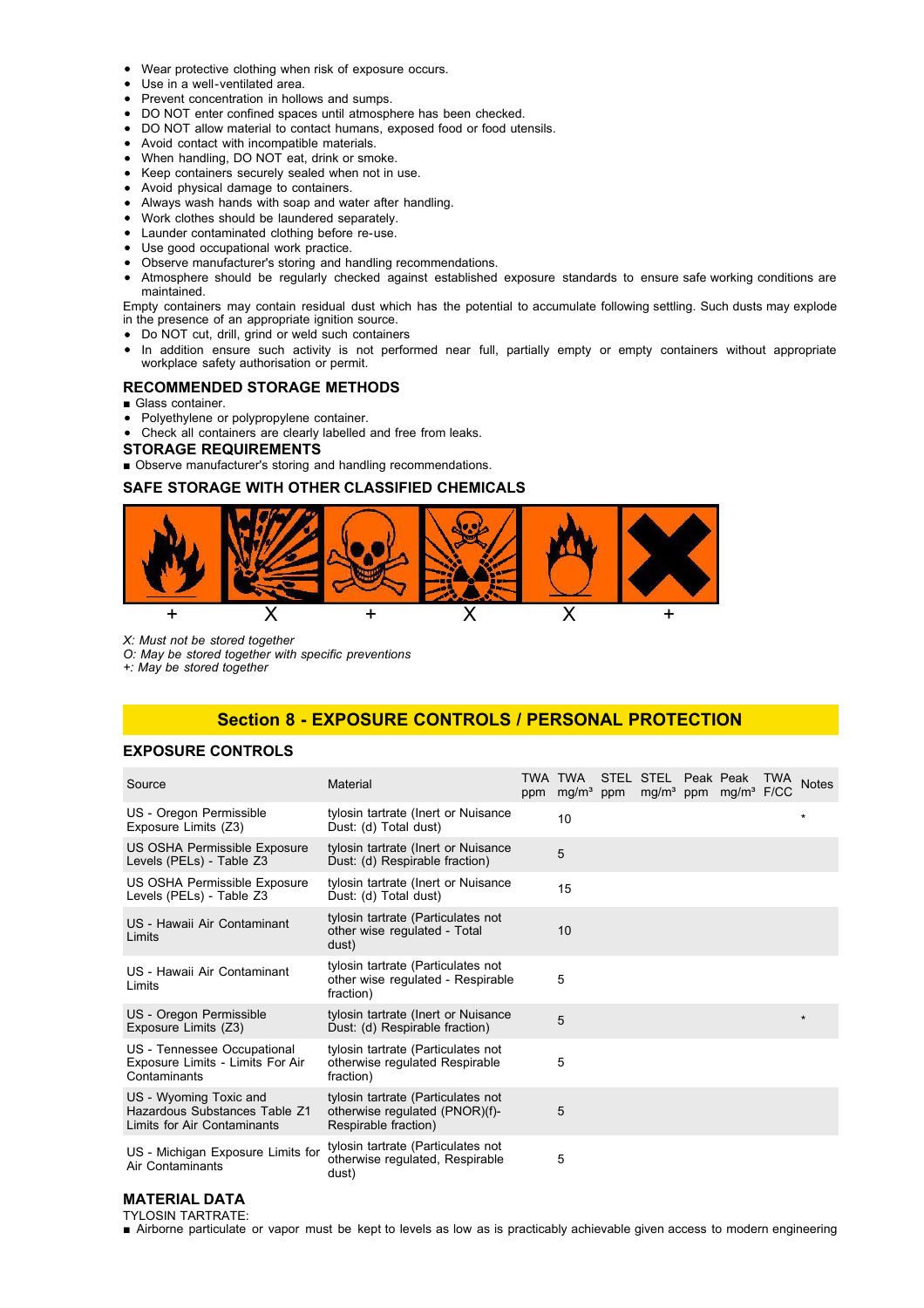controls and monitoring hardware. Biologically active compounds may produce idiosyncratic effects which are entirely unpredictable on the basis of literature searches and prior clinical experience (both recent and past).

# **PERSONAL PROTECTION**



Consult your EHS staff for recommendations

#### **EYE**

■ When handling very small quantities of the material eye protection may not be required.

- For laboratory, larger scale or bulk handling or where regular exposure in an occupational setting occurs:
- Chemical goggles
- Face shield. Full face shield may be required for supplementary but never for primary protection of eyes
- Contact lenses may pose a special hazard; soft contact lenses may absorb and concentrate irritants. A written policy document, describing the wearing of lens or restrictions on use, should be created for each workplace or task. This should include a review of lens absorption and adsorption for the class of chemicals in use and an account of injury experience. Medical and first-aid personnel should be trained in their removal and suitable equipment should be readily available. In the event of chemical exposure, begin eye irrigation immediately and remove contact lens as soon as practicable. Lens should be removed at the first signs of eye redness or irritation - lens should be removed in a clean environment only after workers have washed hands thoroughly. [CDC NIOSH Current Intelligence Bulletin 59]

#### **HANDS/FEET**

■ NOTE: The material may produce skin sensitization in predisposed individuals. Care must be taken, when removing gloves and other protective equipment, to avoid all possible skin contact.

Suitability and durability of glove type is dependent on usage. Important factors in the selection of gloves include: such as:

- frequency and duration of contact,
- chemical resistance of glove material,
- glove thickness and
- dexterity

Select gloves tested to a relevant standard (e.g. Europe EN 374, US F739).

- When prolonged or frequently repeated contact may occur, a glove with a protection class of 5 or higher (breakthrough time greater than 240 minutes according to EN 374) is recommended.
- When only brief contact is expected, a glove with a protection class of 3 or higher (breakthrough time greater than 60 minutes according to EN 374) is recommended.
- Contaminated gloves should be replaced.

Gloves must only be worn on clean hands. After using gloves, hands should be washed and dried thoroughly. Application of a non-perfumed moisturiser is recommended.

- Rubber gloves (nitrile or low-protein, powder-free latex). Employees allergic to latex gloves should use nitrile gloves in preference.
- Double gloving should be considered.
- PVC gloves.
- Protective shoe covers.

• Head covering.

Experience indicates that the following polymers are suitable as glove materials for protection against undissolved, dry solids, where abrasive particles are not present.

- $\bullet$  polychloroprene
- nitrile rubber
- butyl rubber
- fluorocaoutchouc
- polyvinyl chloride

Gloves should be examined for wear and/ or degradation constantly.

#### **OTHER**

- ■
- For quantities up to 500 grams a laboratory coat may be suitable.
- For quantities up to 1 kilogram a disposable laboratory coat or coverall of low permeability is recommended. Coveralls should be buttoned at collar and cuffs.
- For quantities over 1 kilogram and manufacturing operations, wear disposable coverall of low permeability and disposable shoe covers.
- For manufacturing operations, air-supplied full body suits may be required for the provision of advanced respiratory protection.
- Eye wash unit.
- Ensure there is ready access to an emergency shower.
- For Emergencies: Vinyl suit
- ■
- Respirators may be necessary when engineering and administrative controls do not adequately prevent exposures.
- The decision to use respiratory protection should be based on professional judgment that takes into account toxicity information, exposure measurement data, and frequency and likelihood of the worker's exposure - ensure users are not subject to high thermal loads which may result in heat stress or distress due to personal protective equipment (powered, positive flow, full face apparatus may be an option).
- Published occupational exposure limits, where they exist, will assist in determining the adequacy of the selected respiratory . These may be government mandated or vendor recommended.
- Certified respirators will be useful for protecting workers from inhalation of particulates when properly selected and fit tested as part of a complete respiratory protection program.
- Use approved positive flow mask if significant quantities of dust becomes airborne.
- Try to avoid creating dust conditions.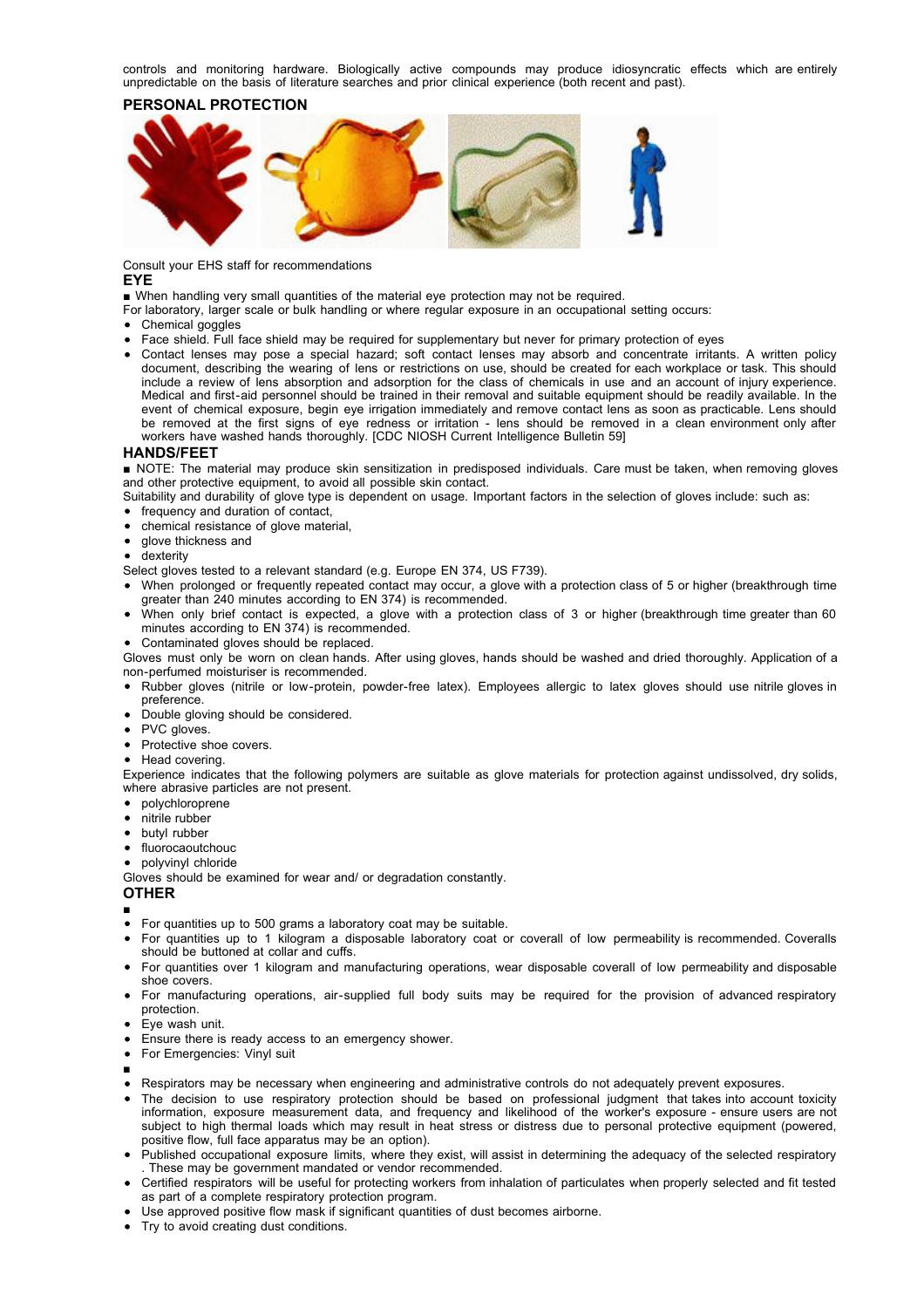# **RESPIRATOR**

| п                        |                          |                      |                          |
|--------------------------|--------------------------|----------------------|--------------------------|
| <b>Protection Factor</b> | Half-Face Respirator     | Full-Face Respirator | Powered Air Respirator   |
| $10 \times PEL$          | P1                       |                      | PAPR-P1                  |
|                          | Air-line*                |                      | $\overline{\phantom{0}}$ |
| 50 x PEL                 | Air-line**               | P <sub>2</sub>       | PAPR-P2                  |
| 100 x PEL                |                          | P <sub>3</sub>       | $\overline{\phantom{0}}$ |
|                          |                          | Air-line*            | $\overline{\phantom{0}}$ |
| $100+ x$ PEL             | $\overline{\phantom{0}}$ | Air-line**           | PAPR-P3                  |
|                          |                          |                      |                          |

\* - Negative pressure demand \*\* - Continuous flow

Explanation of Respirator Codes: Class 1 low to medium absorption capacity filters.

Class 2 medium absorption capacity filters.

Class 3 high absorption capacity filters.

PAPR Powered Air Purifying Respirator (positive pressure) cartridge.

Type A for use against certain organic gases and vapors.

Type AX for use against low boiling point organic compounds (less than 65ºC).

Type B for use against certain inorganic gases and other acid gases and vapors.

Type E for use against sulfur dioxide and other acid gases and vapors.

Type K for use against ammonia and organic ammonia derivatives

Class P1 intended for use against mechanically generated particulates of sizes most commonly encountered in industry, e.g. asbestos, silica.

Class P2 intended for use against both mechanically and thermally generated particulates, e.g. metal fume.

Class P3 intended for use against all particulates containing highly toxic materials, e.g. beryllium.

The local concentration of material, quantity and conditions of use determine the type of personal protective equipment required.

Use appropriate NIOSH-certified respirator based on informed professional judgement. In conditions where no reasonable estimate of exposure can be made, assume the exposure is in a concentration IDLH and use NIOSH-certified full face pressure demand SCBA with a minimum service life of 30 minutes, or a combination full facepiece pressure demand SAR with auxiliary self-contained air supply. Respirators provided only for escape from IDLH atmospheres shall be NIOSH-certified for escape from the atmosphere in which they will be used.

#### **ENGINEERING CONTROLS**

■ Enclosed local exhaust ventilation is required at points of dust, fume or vapor generation.

HEPA terminated local exhaust ventilation should be considered at point of generation of dust, fumes or vapors.

Barrier protection or laminar flow cabinets should be considered for laboratory scale handling.

The need for respiratory protection should also be assessed where incidental or accidental exposure is anticipated: Dependent on levels of contamination, PAPR, full face air purifying devices with P2 or P3 filters or air supplied respirators should be evaluated.

Fume-hoods and other open-face containment devices are acceptable when face velocities of at least 1 m/s (200 feet/minute) are achieved. Partitions, barriers, and other partial containment technologies are required to prevent migration of the material to uncontrolled areas. For non-routine emergencies maximum local and general exhaust are necessary. Air contaminants generated in the workplace possess varying "escape" velocities which, in turn, determine the "capture velocities" of fresh circulating air required to effectively remove the contaminant.

| Type of Contaminant:                                                                                                                                                                   | Air Speed:                       |
|----------------------------------------------------------------------------------------------------------------------------------------------------------------------------------------|----------------------------------|
| solvent, vapors, etc. evaporating from tank (in still air)                                                                                                                             | $0.25 - 0.5$ m/s (50-100 f/min.) |
| aerosols, fumes from pouring operations, intermittent<br>container filling, low speed conveyer transfers (released at<br>low velocity into zone of active generation)                  | $0.5-1$ m/s (100-200 f/min.)     |
| direct spray, drum filling, conveyer loading, crusher dusts, gas<br>discharge (active generation into zone of rapid air motion)<br>Within each range the appropriate value depends on: | 1-2.5 m/s (200-500 f/min.)       |
| Lower end of the range                                                                                                                                                                 | Upper end of the range           |
| 1: Room air currents minimal or favourable to capture                                                                                                                                  | 1: Disturbing room air currents  |
| 2: Contaminants of low toxicity or of nuisance value only.                                                                                                                             | 2: Contaminants of high toxicity |
| 3: Intermittent, low production.                                                                                                                                                       | 3: High production, heavy use    |
| 4: Large hood or large air mass in motion                                                                                                                                              | 4: Small hood-local control only |

Simple theory shows that air velocity falls rapidly with distance away from the opening of a simple extraction pipe. Velocity generally decreases with the square of distance from the extraction point (in simple cases). Therefore the air speed at the extraction point should be adjusted, accordingly, after reference to distance from the contaminating source. The air velocity at the extraction fan, for example, should be a minimum of 1-2.5 m/s (200-500 f/min.) for extraction of gases discharged 2 meters distant from the extraction point. Other mechanical considerations, producing performance deficits within the extraction apparatus, make it essential that theoretical air velocities are multiplied by factors of 10 or more when extraction systems are installed or used.

# **Section 9 - PHYSICAL AND CHEMICAL PROPERTIES**

# **PHYSICAL PROPERTIES**

| Solid.                  |                |                           |                |
|-------------------------|----------------|---------------------------|----------------|
| Mixes with water.       |                |                           |                |
| State                   | Divided solid  | Molecular Weight          | 1066.2         |
| Melting Range (°F)      | Heat labile    | Viscosity                 | Not available  |
| Boiling Range (°F)      | Not applicable | Solubility in water (g/L) | Miscible       |
| Flash Point (°F)        | Not available  | pH (1% solution)          | $4 - 9$        |
| Decomposition Temp (°F) | Not available. | pH (as supplied)          | Not applicable |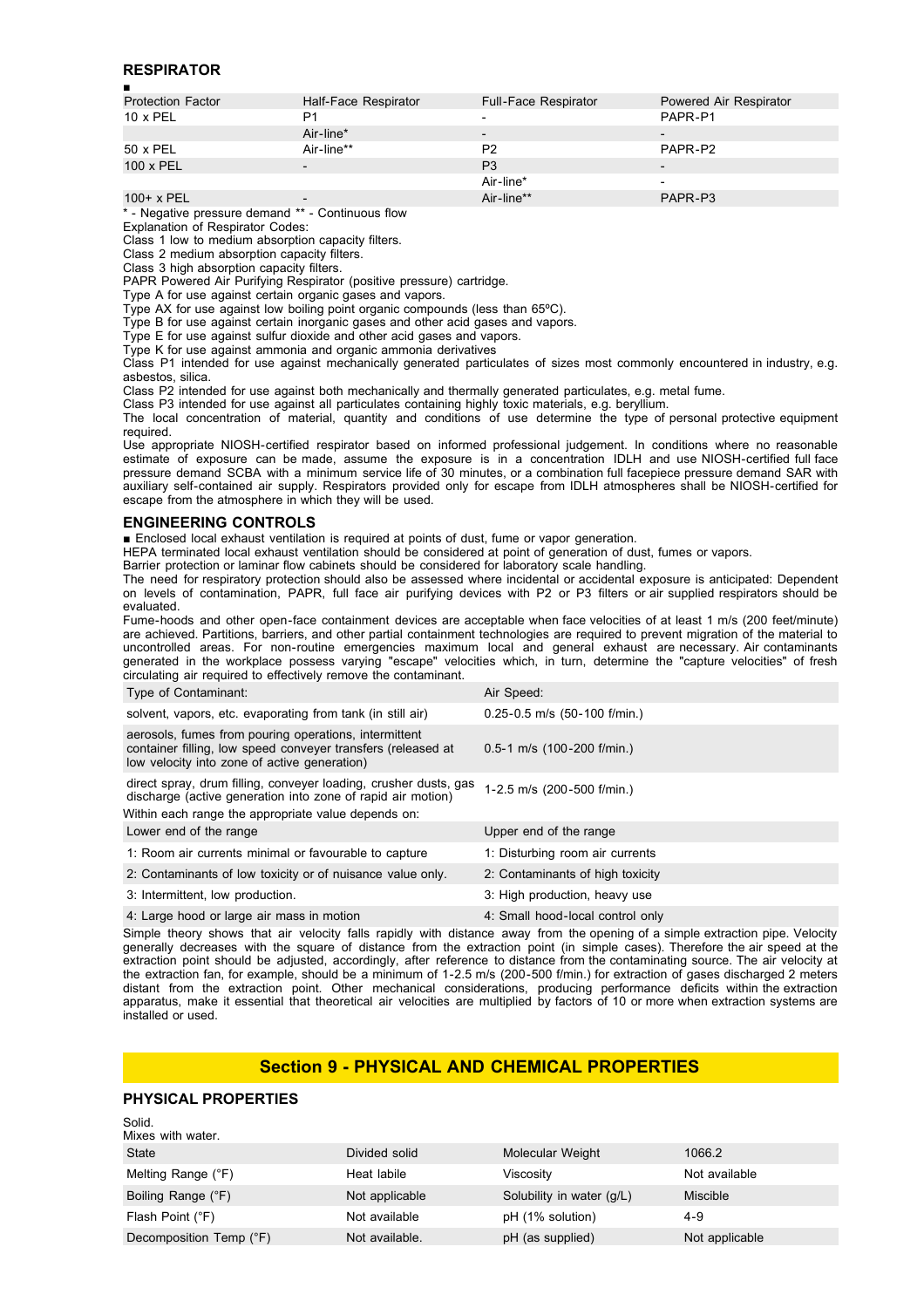| Autoignition Temp (°F)    | Not available  | Vapour Pressure (mmHG)                       | <b>Negligible</b> |
|---------------------------|----------------|----------------------------------------------|-------------------|
| Upper Explosive Limit (%) | Not available. | Specific Gravity (water=1)                   | Not available     |
| Lower Explosive Limit (%) | Not available  | Relative Vapor Density (air=1) Not available |                   |
| Volatile Component (%vol) | Negligible     | <b>Evaporation Rate</b>                      | Not applicable    |

#### **APPEARANCE**

Odourless powder. Mixes with water.

# **Section 10 - CHEMICAL STABILITY**

# **CONDITIONS CONTRIBUTING TO INSTABILITY**

- Presence of incompatible materials.
- Product is considered stable.
- Hazardous polymerization will not occur.

# **STORAGE INCOMPATIBILITY**

■ Avoid reaction with oxidizing agents.

For incompatible materials - refer to Section 7 - Handling and Storage.

# **Section 11 - TOXICOLOGICAL INFORMATION**

#### tylosin tartrate

#### **TOXICITY AND IRRITATION**

■ unless otherwise specified data extracted from RTECS - Register of Toxic Effects of Chemical Substances.

| $O(2)$ (rat) $I(56)$ >6200 malka |  |  |
|----------------------------------|--|--|

Oral (mouse) LD50: >6200 mg/kg

Subcutaneous (mouse) LD50: 1354 mg/kg

Intravenous (mouse) LD50: 589 mg/kg

Oral (g.pig) LD50: >1000 mg/kg

Oral (chicken) LD50: 5400 mg/kg

Subcutaneous (chicken) LD50: 620 mg/kg

Intravenous (chicken) LD50: 48 mg/kg

Intramscular (chicken) LD50: 432 mg/kg

■ Contact allergies quickly manifest themselves as contact eczema, more rarely as urticaria or Quincke's edema. The pathogenesis of contact eczema involves a cell-mediated (T lymphocytes) immune reaction of the delayed type. Other allergic skin reactions, e.g. contact urticaria, involve antibody-mediated immune reactions. The significance of the contact allergen is not simply determined by its sensitization potential: the distribution of the substance and the opportunities for contact with it are equally important. A weakly sensitizing substance which is widely distributed can be a more important allergen than one with stronger sensitizing potential with which few individuals come into contact. From a clinical point of view, substances are noteworthy if they produce an allergic test reaction in more than 1% of the persons tested.

The material may produce moderate eye irritation leading to inflammation. Repeated or prolonged exposure to irritants may produce conjunctivitis.

NOTE: Substance has been shown to be mutagenic in at least one assay, or belongs to a family of chemicals producing damage or change to cellular DNA.

Somnolence, convulsions, irritability recorded.

\* Elanco

# **Section 12 - ECOLOGICAL INFORMATION**

Refer to data for ingredients, which follows: TYLOSIN TARTRATE:

■ Very toxic to aquatic organisms.

■ For tylosin:

Not to be used in laying birds producing eggs for human consumption.

Withholding period: do not administer later than two days for chickens and five days for turkeys before slaughter for human consumption.

Environmental fate:

The environmental photochemical kinetics of tylosin,were investigated under simulated sunlight. An efficient, reversible photoisomerisation was characterised. The activity of the isomer for the inhibition of Escherichia coli DH5a growth was observed to be less than that of tylosin. On a longer time scale than that of isomerisation, the isomer mixture undergoes photolysis. Indirect photosensitisation was not a significant loss process

Tylosin is a macrolide antibiotic, which consists of four factors (A, B, C, D). Tylosin A is degraded with a half-life of 200 d in the light in water, and the total loss of tylosin A in the dark is 6% of the initial spiked amount during the experimental period. Tylosin C and D are relatively stable except in ultrapure water in the light. Slight increases of tylosin B after two months and formation of two photoreaction isomers of tylosin A were observed under exposure to light. However, tylosin probably would degrade faster if the experimental containers did not prevent ultraviolet transmission. In soil, tylosin A has a dissipation half-life of 7 d, and tylosin D is slightly more stable, with a dissipation half-life of 8 d in unsterilised and sterilized soil. Sorption and

TOXICITY IRRITATION Oral (rat) LD50: >6200 mg/kg extending the extendion of the Eye (rabbit): irritating \* Intravenous (rat) LD50: 695 mg/kg Skin (rabbit): non-irritating \*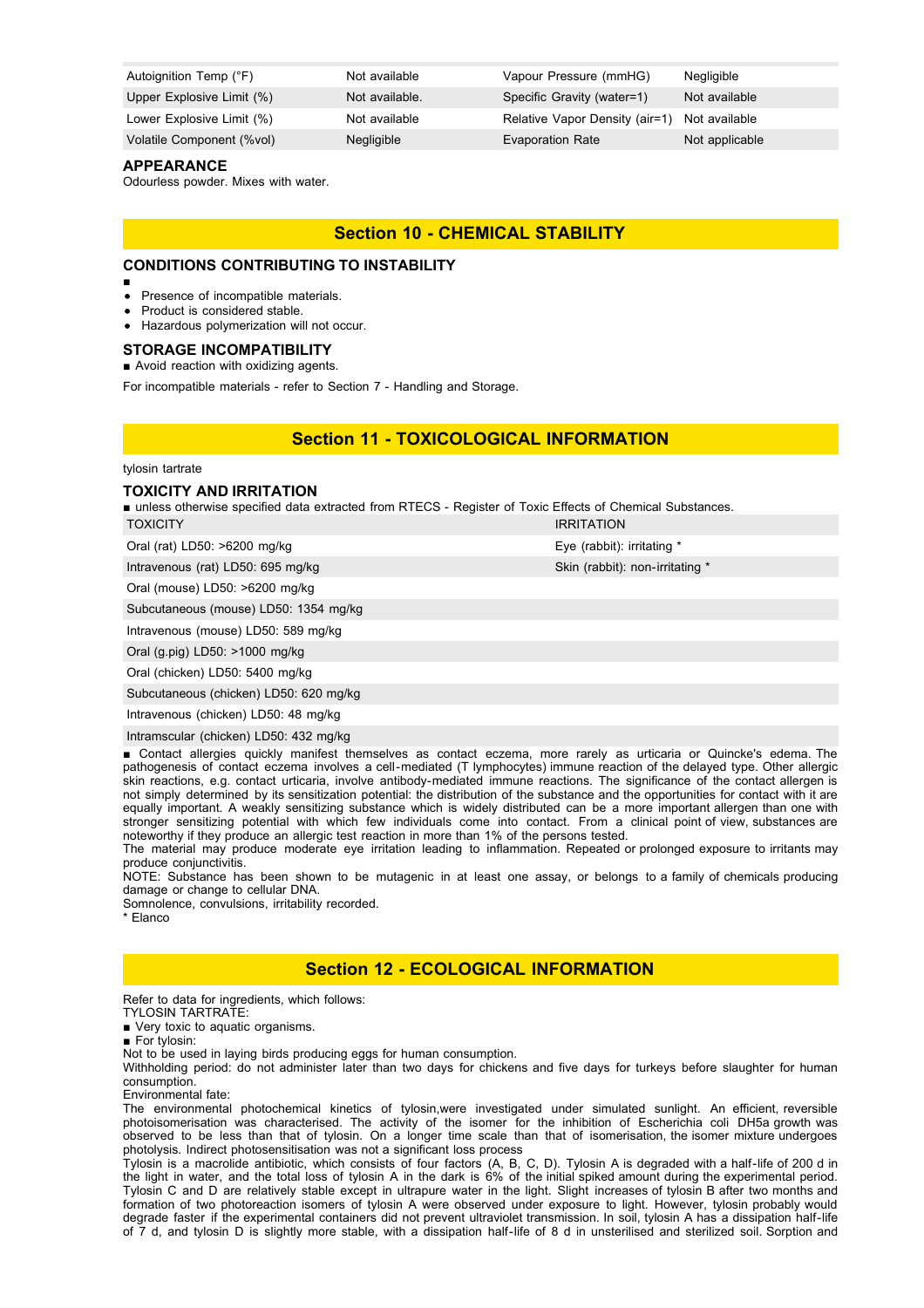abiotic degradation are the major factors influencing the loss of tylosin in the environment, and no biotic degradation was observed at the test concentration either in pond water or in an agronomic soil, as determined by comparing dissipation profiles in sterilized and unsterilised conditions for tylosin base log Kow: 1.7 Water solubility (g/l): 5 Light absorption in ethanol (nm): 282 Soil degradation half-life (days): 62 for tylosin factor A; 37 for tylosin factor D Ecotoxicity: for tylosin base: Fish LC50 (96 h): rainbow trout, bluegill >300 mg/l described as median lethal concentration (Elanco) Daphnia magna EC50 (48 h) >300 mg/l Bird 14-day oral LC50: bobwhite quail >5000 ppm Bird 5-day dietary LC50: mallard duck >5000 ppm Earthworm LC50 (28-day): >102.6 mg/kg Alga EC50 (0.22 mg/l): P. subspicatus 0.22 mg/l (growth) Seedling EC50: tomato 43 mg/kg; soybean 53 mg/kg; oat 140 mg/kg Environmental summary: Practically non-toxic to fish, birds, earthworms and aquatic invertebrates. Highly toxic to algae. No volatility expected. Not expected to bioconcentrate in aquatic organisms. Low mobility in soil. Not persistent in the environment due to degradation and possible photolysis. Lily Aquatic Exposure Guideline (LAEG): for tylosin base LAEG for drinking water: 36 ug/l LAEG for chronic exposure of aquatic organisms: 2500 ug/l LAEG for acute exposure of aquatic organisms: 5000 ug/l.

■ Do NOT allow product to come in contact with surface waters or to intertidal areas below the mean high water mark. Do not contaminate water when cleaning equipment or disposing of equipment wash-waters.

Wastes resulting from use of the product must be disposed of on site or at approved waste sites.

■ DO NOT discharge into sewer or waterways.

# **Section 13 - DISPOSAL CONSIDERATIONS**

#### **Disposal Instructions**

All waste must be handled in accordance with local, state and federal regulations.

¦ Puncture containers to prevent re-use and bury at an authorized landfill.

Legislation addressing waste disposal requirements may differ by country, state and/ or territory. Each user must refer to laws operating in their area. In some areas, certain wastes must be tracked.

A Hierarchy of Controls seems to be common - the user should investigate:

- Reduction
- $\bullet$ Reuse
- Recycling
- Disposal (if all else fails)

This material may be recycled if unused, or if it has not been contaminated so as to make it unsuitable for its intended use. Shelf life considerations should also be applied in making decisions of this type. Note that properties of a material may change in use, and recycling or reuse may not always be appropriate.

DO NOT allow wash water from cleaning equipment to enter drains. Collect all wash water for treatment before disposal.

- Recycle wherever possible.
- Consult manufacturer for recycling options or consult Waste Management Authority for disposal if no suitable treatment or disposal facility can be identified.
- Dispose of by: Burial in a licensed land-fill or Incineration in a licensed apparatus (after admixture with suitable combustible material)

**Section 14 - TRANSPORTATION INFORMATION**

Decontaminate empty containers. Observe all label safeguards until containers are cleaned and destroyed.



 $DOT$ 

| Symbols:                                             | G             | Hazard class or Division:                         | 9                                                                                  |
|------------------------------------------------------|---------------|---------------------------------------------------|------------------------------------------------------------------------------------|
| <b>Identification Numbers:</b>                       | <b>UN3077</b> | PG:                                               | Ш                                                                                  |
| Label Codes:                                         | 9             | Special provisions:                               | 8, 146, 335, B54, IB8, IP3,<br>N <sub>20</sub> , T <sub>1</sub> , TP <sub>33</sub> |
| Packaging: Exceptions:                               | 155           | Packaging: Non-bulk:                              | 213                                                                                |
| Packaging: Exceptions:                               | 155           | Quantity limitations:<br>Passenger aircraft/rail: | No limit                                                                           |
| <b>Quantity Limitations: Cargo</b><br>aircraft only: | No limit      | Vessel stowage: Location:                         | A                                                                                  |
|                                                      |               |                                                   |                                                                                    |

Vessel stowage: Other: None

Hazardous materials descriptions and proper shipping names: